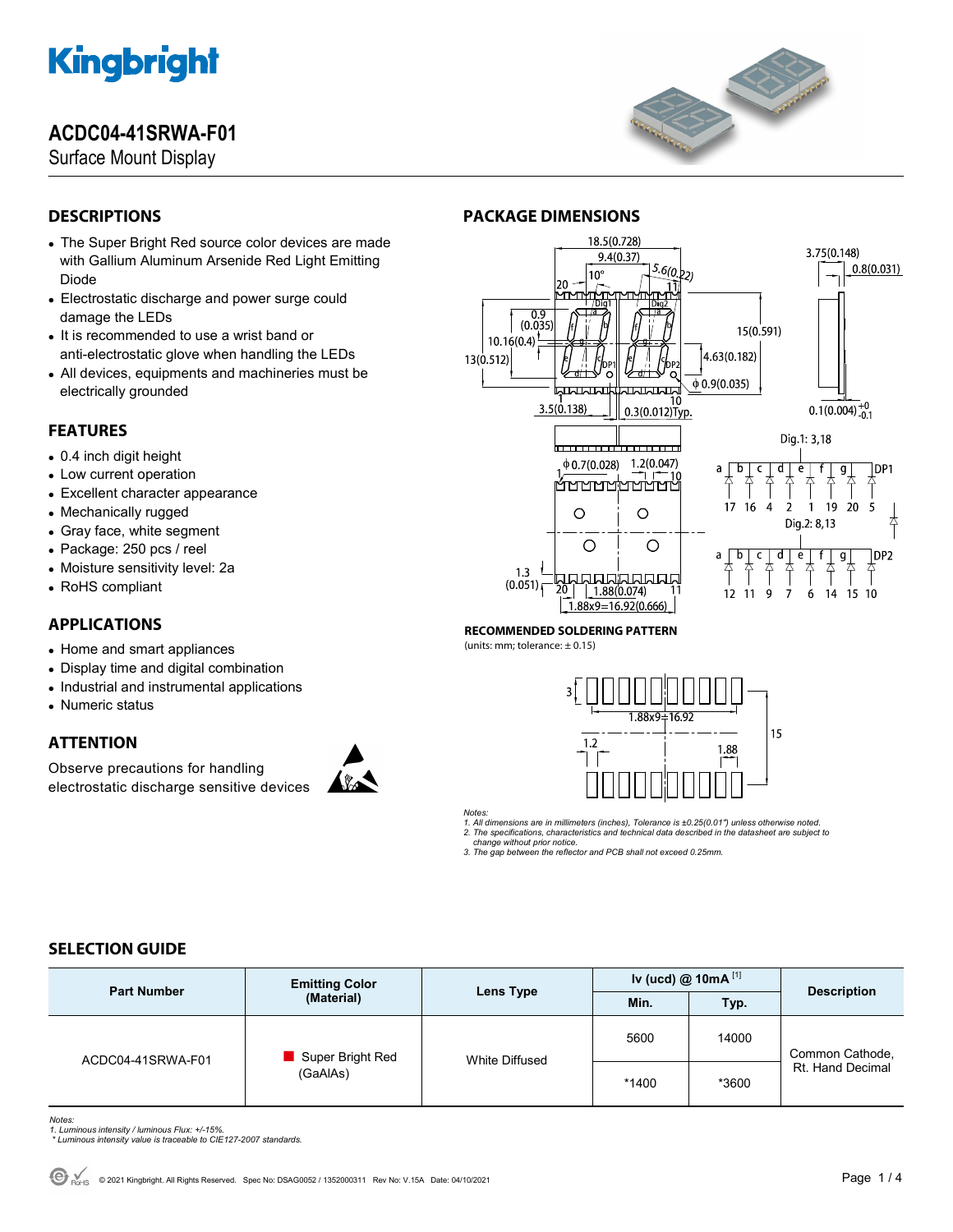### **ELECTRICAL / OPTICAL CHARACTERISTICS at T<sub>A</sub>=25°C**

| <b>Parameter</b>                                    |                              | <b>Emitting Color</b> | Value                    |                          | <b>Unit</b> |
|-----------------------------------------------------|------------------------------|-----------------------|--------------------------|--------------------------|-------------|
|                                                     | Symbol                       |                       | Typ.                     | Max.                     |             |
| Wavelength at Peak Emission $I_F = 10mA$            | $\lambda_{\rm peak}$         | Super Bright Red      | 655                      | $\overline{\phantom{a}}$ | nm          |
| Dominant Wavelength $I_F = 10mA$                    | $\lambda_{\mathsf{dom}}$ [1] | Super Bright Red      | 640                      | $\overline{\phantom{0}}$ | nm          |
| Spectral Bandwidth at 50% Φ REL MAX<br>$I_F = 10mA$ | Δλ                           | Super Bright Red      | 20                       | $\overline{\phantom{0}}$ | nm          |
| Capacitance                                         | C                            | Super Bright Red      | 45                       | $\overline{\phantom{a}}$ | pF          |
| Forward Voltage $I_F = 10mA$                        | $V_F$ <sup>[2]</sup>         | Super Bright Red      | 1.8                      | 2.3                      | $\vee$      |
| Reverse Current ( $V_R$ = 5V)                       | <sup>I</sup> R               | Super Bright Red      | $\overline{\phantom{a}}$ | 10                       | μA          |

*Notes:* 

*1. The dominant wavelength (*λ*d) above is the setup value of the sorting machine. (Tolerance* λ*d : ±1nm. ) 2. Forward voltage: ±0.1V.* 

3. Wavelength value is traceable to CIE127-2007 standards.<br>4. Excess driving current and / or operating temperature higher than recommended conditions may result in severe light degradation or premature failure.

### **ABSOLUTE MAXIMUM RATINGS at T<sub>A</sub>=25°C**

| Parameter                               | Symbol                  | Value          | Unit        |
|-----------------------------------------|-------------------------|----------------|-------------|
| Power Dissipation                       | $P_D$                   | 75             | mW          |
| Reverse Voltage                         | $V_R$                   | 5              | $\vee$      |
| Junction Temperature                    | $T_j$                   | 115            | $^{\circ}C$ |
| Operating Temperature                   | $T_{op}$                | $-40$ to $+85$ | $^{\circ}C$ |
| Storage Temperature                     | $T_{\text{stg}}$        | $-40$ to $+85$ | $^{\circ}C$ |
| DC Forward Current                      | ΙF                      | 30             | mA          |
| Peak Forward Current                    | $I_{FM}$ <sup>[1]</sup> | 155            | mA          |
| Electrostatic Discharge Threshold (HBM) |                         | 3000           | V           |

Notes:<br>1. 1/10 Duty Cycle, 0.1ms Pulse Width.<br>2. Relative humidity levels maintained between 40% and 60% in production area are recommended to avoid the build-up of static electricity – Ref JEDEC/JESD625-A and JEDEC/J-STD-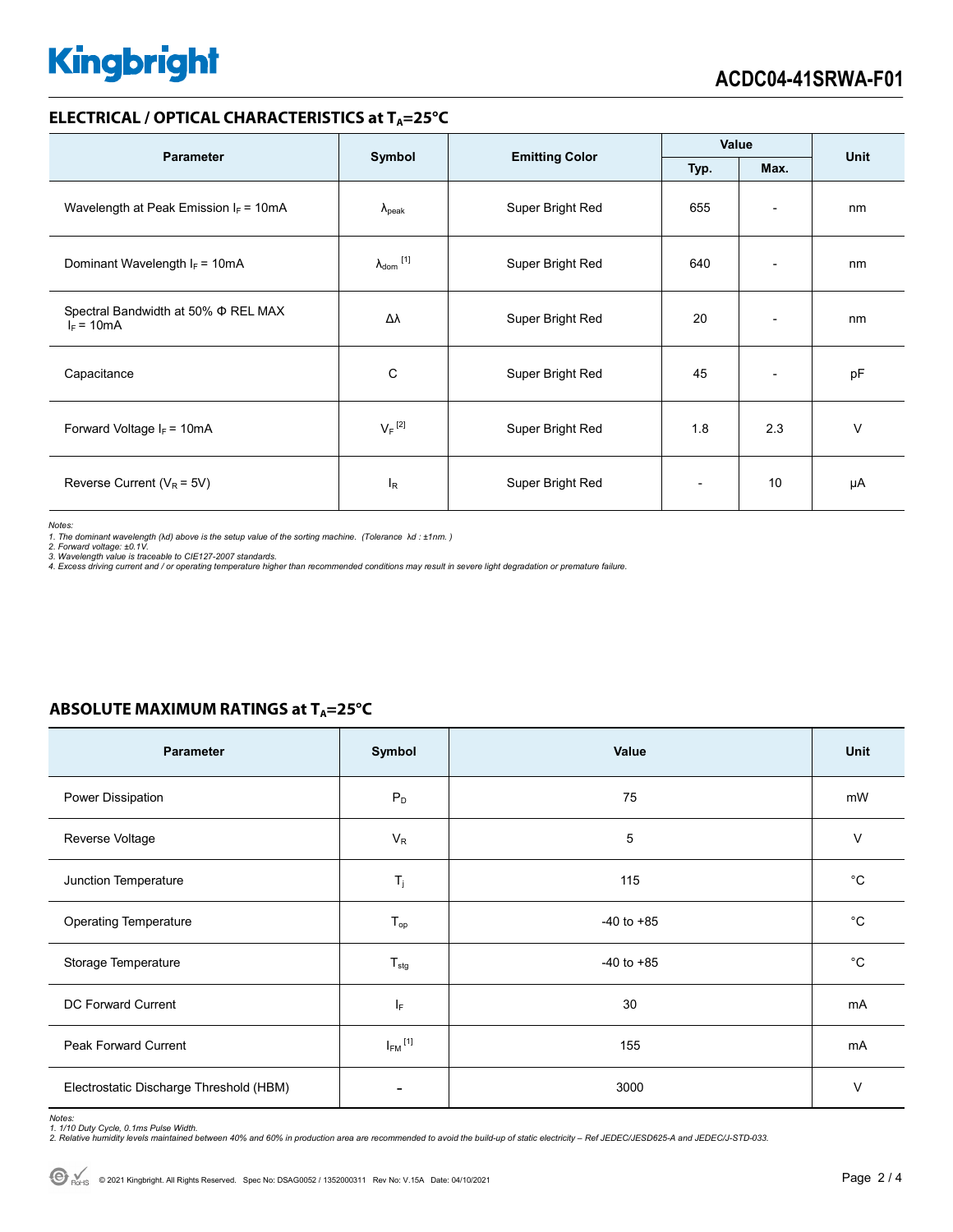### **TECHNICAL DATA**



### **SUPER BRIGHT RED**



#### **REFLOW SOLDERING PROFILE for LEAD-FREE SMD PROCESS**



#### *Notes:*

- *1. Don't cause stress to the LEDs while it is exposed to high temperature.*
- 

**TAPE SPECIFICATIONS** (units: mm)



**REEL DIMENSION** (units: mm)



*<sup>2.</sup> The maximum number of reflow soldering passes is 2 times. 3. Reflow soldering is recommended. Other soldering methods are not recommended as they might cause damage to the product.*